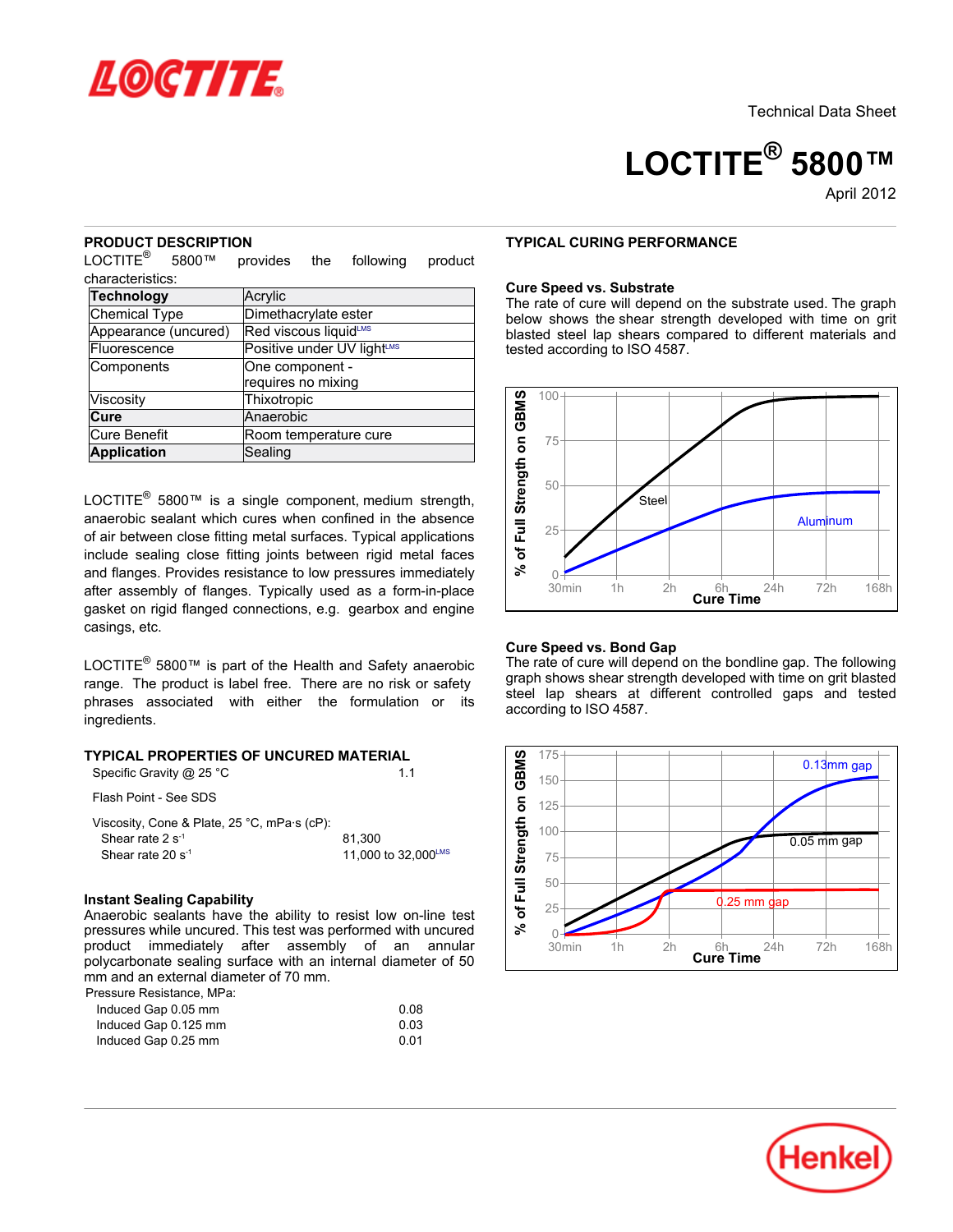# **Cure Speed vs. Temperature**

The rate of cure will depend on the ambient temperature. The graph below shows the shear strength developed with time on grit blasted steel lap shears at different temperatures and tested according to ISO 4587.



# **Cure Speed vs. Activator**

Where cure speed is unacceptably long, or large gaps are present, applying activator to the surface will improve cure speed. The graph below shows the shear strength developed with time on grit blasted steel lap shears using Activator 7471™ and 7649™ and tested according to ISO 4587.



## **TYPICAL PROPERTIES OF CURED MATERIAL**

| FIGAL FINOFLINTILO OF GONLD MATLINAL                              |    |                       |                             |
|-------------------------------------------------------------------|----|-----------------------|-----------------------------|
| <b>Physical Properties:</b>                                       |    |                       |                             |
| Coefficient of Thermal Expansion,<br>ISO 11359-2. K <sup>-1</sup> |    | $190 \times 10^{-06}$ |                             |
| Glass Transition Temperature ISO 11359-2, 101<br>°C               |    |                       |                             |
| Tensile Strength, ISO 37                                          |    | N/mm <sup>2</sup> 18  | $(psi)$ $(2,610)$           |
| Tensile Modulus, ISO 37                                           |    | (psi)                 | $N/mm^2$ 1.150<br>(166.800) |
| Elongation at break, %                                            | 21 |                       |                             |

# **TYPICAL PERFORMANCE OF CURED MATERIAL Adhesive Properties**

| Cured for 24 hours @ 22 °C<br>Lap Shear Strength, ISO 4587: |                                                                |
|-------------------------------------------------------------|----------------------------------------------------------------|
| Steel (grit blasted)                                        | $N/mm^2 \ge 5.0$ <sup>LMS</sup><br>(psi) $(2725^{\text{LMS}})$ |
| Aluminum                                                    | N/mm <sup>2</sup> 40<br>$(psi)$ (580)                          |
| Aluminum (Alclad)                                           | $N/mm2$ 21<br>$(psi)$ (300)                                    |
| Cured for 7 days @ 22°C<br>Tensile Strength, ISO 6922:      |                                                                |
| Mild steel pin (grit blasted)                               | $N/mm^2$ 20.7<br>$(psi)$ $(3,000)$                             |
| Aluminum pins                                               | $N/mm2$ 6.6<br>(960)<br>(psi)                                  |

# **TYPICAL ENVIRONMENTAL RESISTANCE**

The following tests refer to the effect of environment on strength. This is not a measure of sealing performance.

Cured for 1 week @ 22 °C.

Lap Shear Strength, ISO 4587: Grit Blasted Mild Steel and Aluminum (grit blasted)

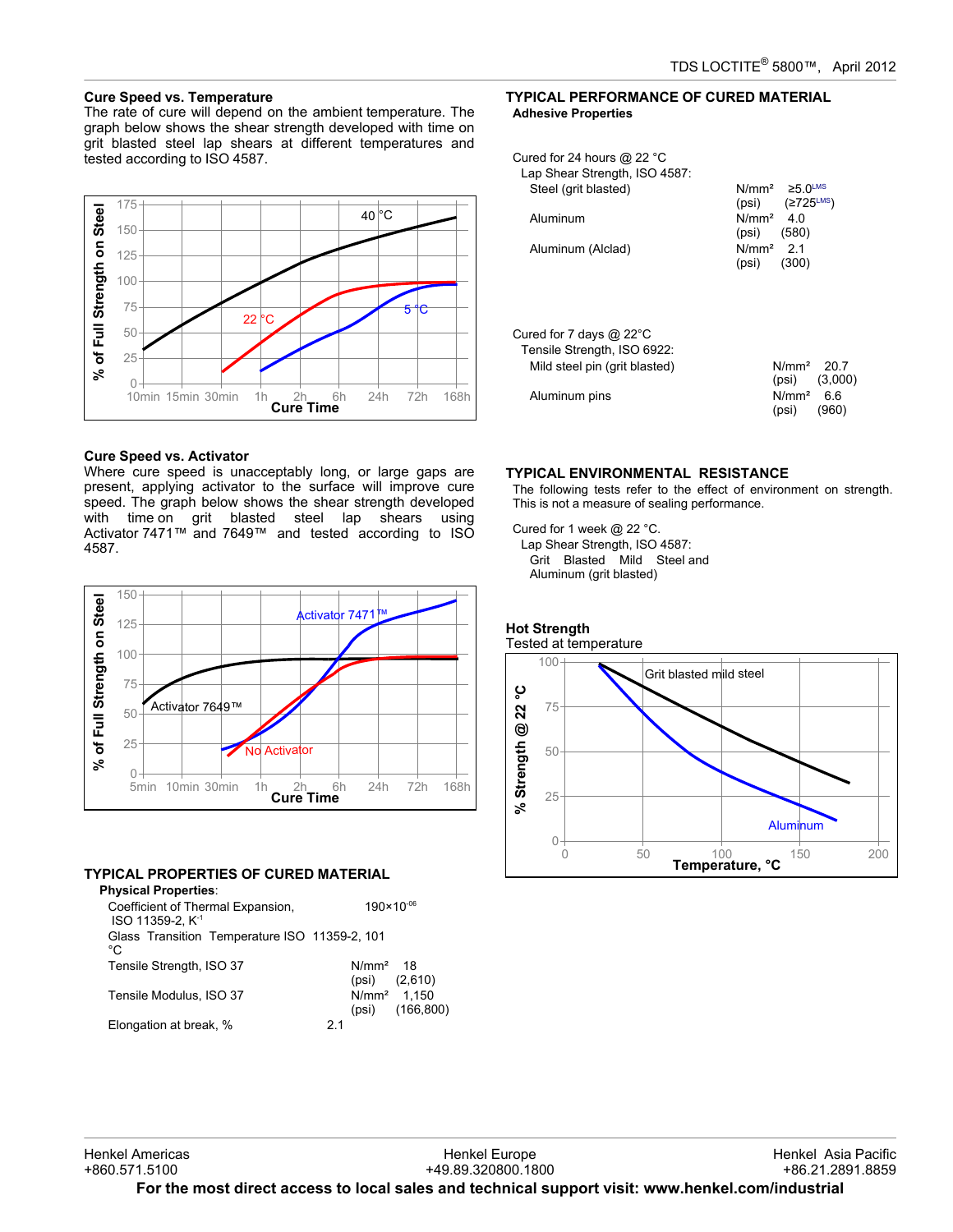# **Heat Aging**

Aged at temperature indicated and tested @ 22°C





Cured for 1 week @ 22 °C **Shear Strength** Lap Shear Strength, ISO 4587: Grit Blasted Mild Steel (GBMS)

## **Chemical/Solvent Resistance**

Aged under conditions indicated and tested @ 22 °C

|                    |     | % of initial strength |       |       |
|--------------------|-----|-----------------------|-------|-------|
| <b>Environment</b> | °C  | 100 h                 | 500 h | 1000h |
| Motor oil          | 120 | 140                   | 115   | 135   |
| Motor oil          | 150 | 155                   | 150   | 185   |
| Water/glycol 50/50 | 87  | 100                   | 95    | 120   |
| Water/glycol 50/50 | 120 | 115                   | 90    | 70    |
| <b>ATF</b>         | 120 | 130                   | 110   | 130   |
| <b>ATF</b>         | 150 | 135                   | 125   | 160   |
| Unleaded gasoline  | 22  | 150                   | 100   | 125   |

# **GENERAL INFORMATION**

**This product is not recommended for use in pure oxygen and/or oxygen rich systems and should not be selected as a sealant for chlorine or other strong oxidizing materials.**

## **For safe handling information on this product, consult the Safety Data Sheet (SDS).**

Where aqueous washing systems are used to clean the surfaces before bonding, it is important to check for compatibility of the washing solution with the adhesive. In some cases these aqueous washes can affect the cure and performance of the adhesive.

This product is not normally recommended for use on plastics (particularly thermoplastic materials where stress cracking of the plastic could result). Users are recommended to confirm compatibility of the product with such substrates.

# **Directions for use:**

- 1. For best performance bond surfaces should be clean and free from grease.
- 2. The product is designed for close fitting flanged parts with gaps up to 0.25 mm.
- 3. Apply manually as a continuous bead or by screen printing to one surface of the flanges.
- 4. Low pressures (<0.05 MPa) may be used when testing to confirm a complete seal immediately after assembly and before curing.
- 5. Flanges should be tightened as soon as possible after assembly to avoid shimming.

## **Loctite Material SpecificationLMS**

LMS dated August 17, 2011. Test reports for each batch are available for the indicated properties. LMS test reports include selected QC test parameters considered appropriate to specifications for customer use. Additionally, comprehensive controls are in place to assure product quality and consistency. Special customer specification requirements may be coordinated through Henkel Quality.

# **Storage**

Store product in the unopened container in a dry location. Storage information may be indicated on the product container labeling.

**Optimal Storage: 8 °C to 21 °C. Storage below 8 °C or greater than 28 °C can adversely affect product properties**. Material removed from containers may be contaminated during use. Do not return product to the original container. Henkel Corporation cannot assume responsibility for product which has been contaminated or stored under conditions other than those previously indicated. If additional information is required, please contact your local Technical Service Center or Customer Service Representative.